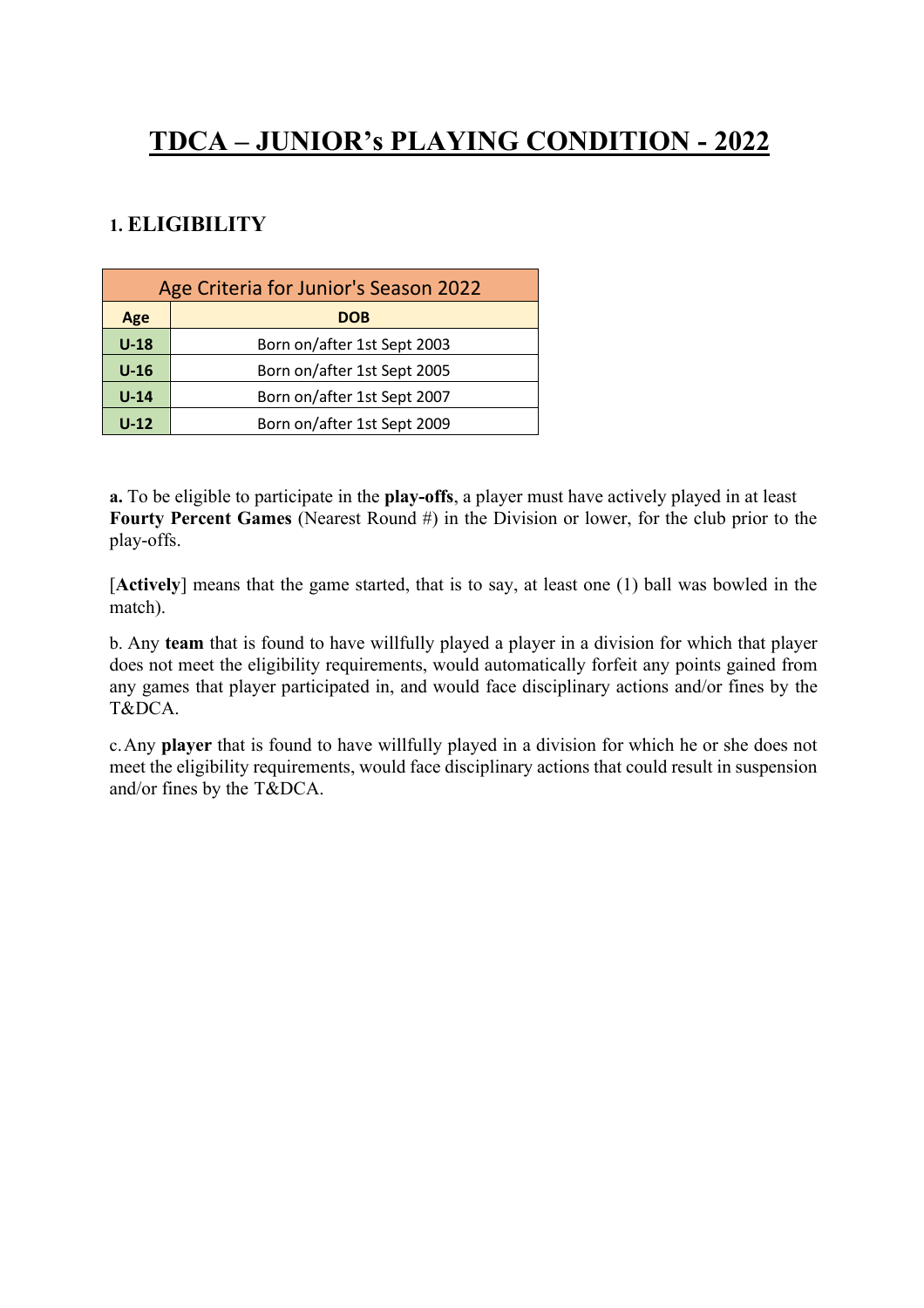#### **2. REGISTRATION**

a. A Junior player is only allowed to "**belong**" to one club in the T&DCA, their Home Club.

b. A junior player is only allowed to register and play with one club in a particular age division in the Junior Competition.

c. A Junior is allowed to play for an alternate club within the junior competition, if and only if, his Home Club does not have a team in that age division.

d. Each player must be duly registered and an active member of the club, within the T&DCA Registration System and have received a valid Player ID Number prior to his or her participation in any league games.

e. Registration of the player must use the following standard convention for their name

• Home Club

x First name Last name (Age Div) - e.g., Monty Panesar (U16)

• Alternate Club2

x First name Last name (Age Div-<club code> - eg Monty Panesar (U16-T&D)

f. **Proof of Age** is *required* before participating in any games and must be produced before all playoff games.

g. Teams are asked to provide accurate registration information with photo ID.

h. The **valid photo ID** that are acceptable are:

- A health card that bears the picture of the player and identifies date of birth
- A combination of recent school photo ID and birth certificate.
- Driver's License
- Passport and other applicable immigration documents that bear a photo ID.
- A T&DCA league issue photo id card showing name and date of birth

i. Managers and Coaches are responsible for the accuracy of the players" registration information.

j. Any team that is found to have willfully played a player who is not duly registered with that club, would automatically forfeit any points gained from any games that the player participated in and would face disciplinary actions and/or fines by the T&DCA

*k.* If opposing coach/manager has any **objection** with the ID of a player, they can see the ID of the opposing team in *presence of the umpire(s)*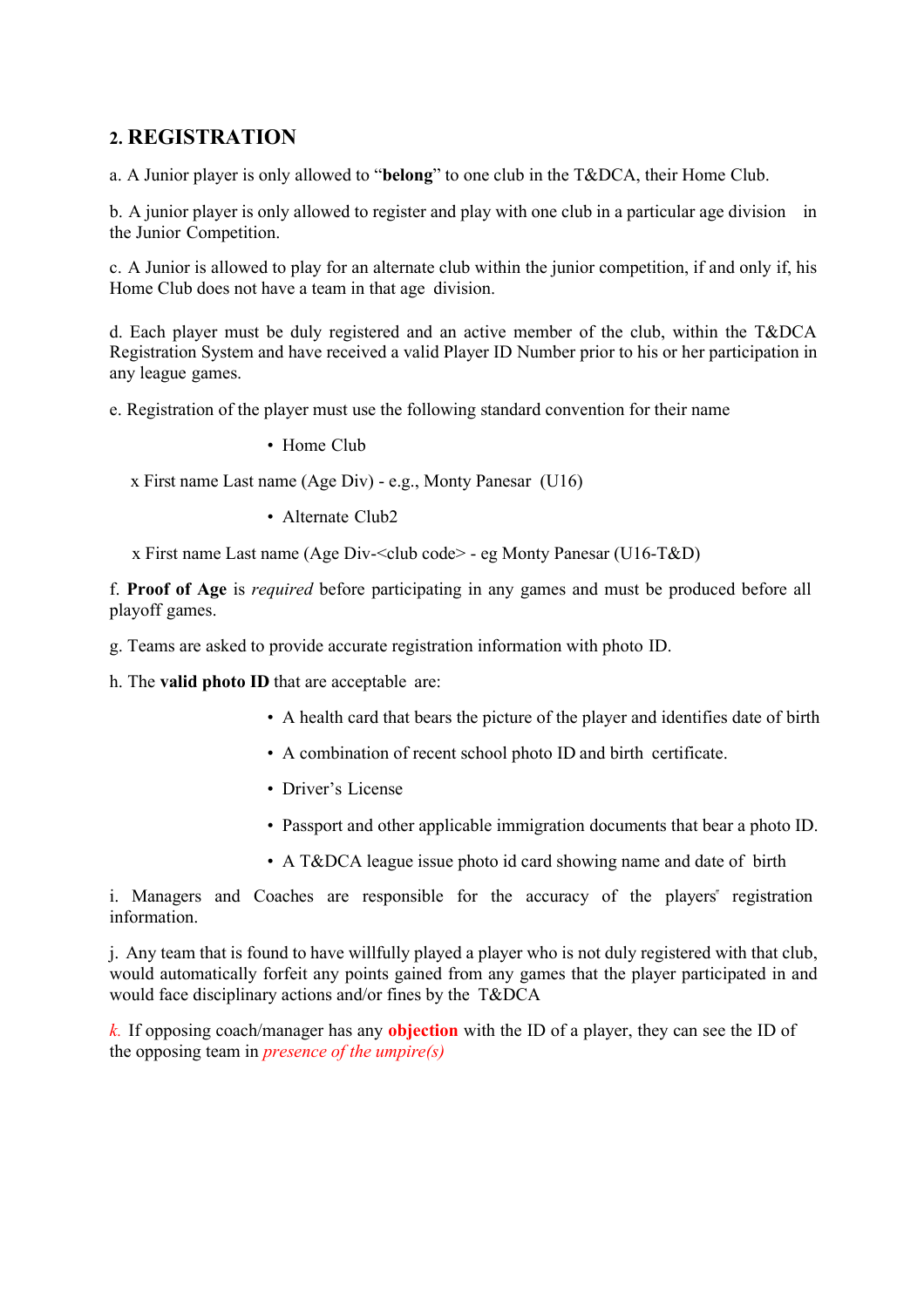### **3. RELEASE**

a. A junior player, who wishes to transfer to another club within the T&DCA, must follow the release procedures as outlined in the T&DCA Senior Match Play Rules and By-Laws.

b. A release is only required when transferring from the player's Home Club.

c. A release is not required when changing an Alternate Club. However, a player is *not allowed* to change Alternate Club *during a season*.

d. Clubs shall not *willfully and unduly withhold* any Junior from being transferred to another club.

e. Any player who is of the opinion that they are being unfairly treated in a release request, has the right to appeal or report the circumstances to the T&DCA Board.

f. Any team that is found to have willfully registered and/or played a player who, having been previously registered with another club, without the proper release documents, would automatically forfeit any points gained from any games that the player participated in and would face disciplinary actions and/or fines by the T&DCA

#### **4. HOURS OF PLAY**

a. The toss must be taken at 8:15 am. Games start at 8:30 am and Finish at 11:20 am as follows;

8:30am – 9:50am (80 minutes) - First Inning

9:50am – 10:00am (10 minutes) – Break

10:00 am – 11:20am (80 minutes) – Second Inning

b. If the start of the game is delayed due to rain, unsuitable field conditions or any other reason(s) not caused by either of the opposing teams, the time remaining shall be divided equally. The length of the game (overs) will be based on 4 minutes per over and any one bowler will be restricted to a maximum of 1/5 of the total overs. Start and end time of each interval, as per above, must be set and agreed to before the start of the game.

#### **THE BALL**: -

#### **Jags Colts Pink Ball (WIN SPORTS)**

a. Any team that is found guilty of using an illegal ball, or a ball not specified in the match play rules, would automatically forfeit any points gained from any games such a ball is used in, and would face disciplinary actions and/or fines by the T&DCA.

b. In games where an umpire is present, the umpire shall make the decision on the suitability of the ball.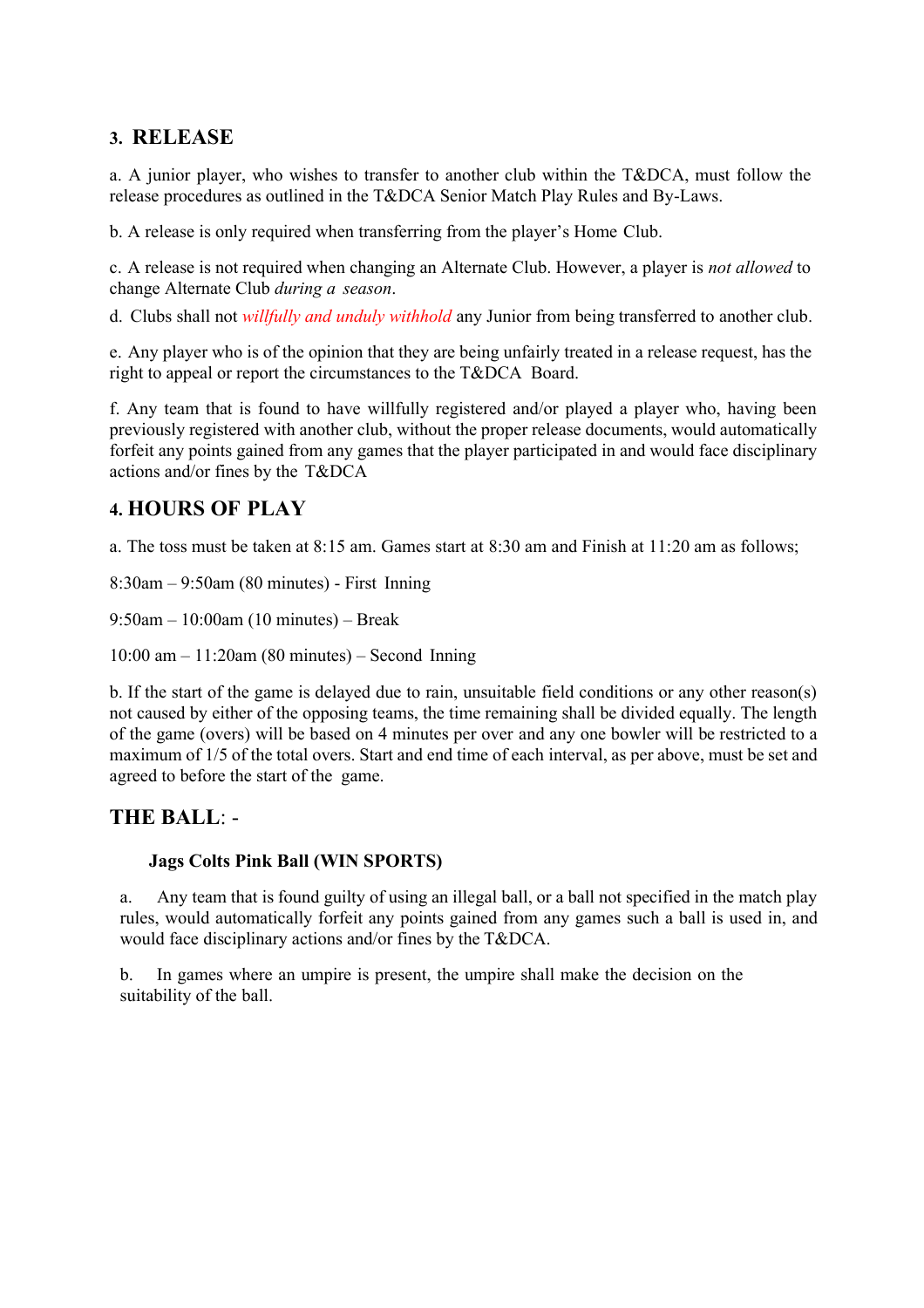## **5. PLAYING CONDITIONS**

### **a. U-12**

I. Each inning will be twenty (20) Overs or 80 minutes long, with ten (10) minutes between innings, and a water break no longer than five (5) minutes.

II. No powerplay rule for U-12. No batting or bowling powerplays.

III.Any one bowler is limited to a maximum 1/5 of the total overs.

IV. If the team fielding first fails to bowl the required number of overs by 9:50 am, the over in progress shall be completed. The inning of the team batting second shall then be limited to the same number of overs.

V. A minimum of 8 overs per inning is required for a game to be considered complete.

VI. The length of the pitch shall be marked at  $20-22$  yards if both the teams agree. The Home Team is required to provide *portable stumps* for at least one end of the pitch.

VII.The boundary shall be clearly marked of approximately 40 yards radius from the pitch or as agreed to by the coaches.

VIII. Wide and No Ball would be called and recorded, however, they would not be re-bowled and the over would be limited to six deliveries. Each wide or a no-ball is 2 runs.

- Coaches are encouraged to teach and correct these faults.
- Any bowler deliberately abusing this rule, should be removed from bowling and not allowed to bowl for the rest of the game. The incident should be reported to the T&DCA.

IX. Coaches, Managers, and parents are advised to encourage fun, fair play and sportsmanship. Any breach of the "Spirit of Cricket" Guidelines should be reported to the T&DCA. See the following link for full details of the Spirit of Cricket <http://www.lords.org/laws-and-spirit/spirit/>

#### b**. U-18, U-16, and U-14**

I. The matches shall consist of one (1) inning per side and each inning shall be limited as follows:

II. Each inning will be twenty (20) Overs or 80 minutes long, with ten (10) minutes between innings, and a water break no longer than five (5) minutes.

III.First 6 overs are powerplay overs with no more than 2 fielders allowed outside 30-yard circle, this only applies to U-18, U-16 and U-14.

IV. Any one bowler is limited to a maximum 1/5 of the total overs.

V. If the team fielding first fails to bowl the required number of overs by 9:50 am, the over in progress shall be completed. The inning of the team batting second shall then be limited to the same number of overs.

VI.A minimum of 8 overs per inning is required for a game to be considered complete.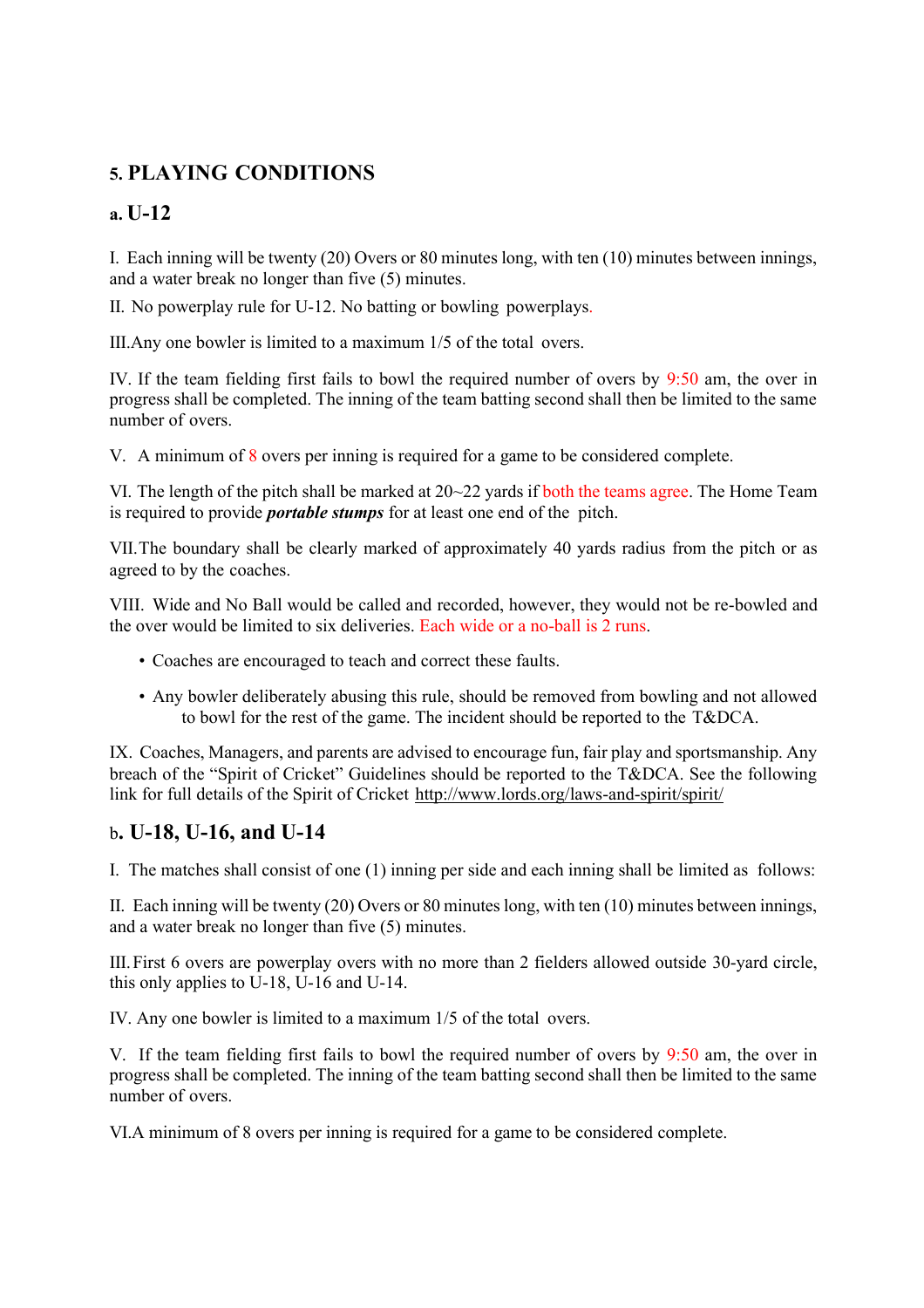VII. For U-14 only, Wide and No Ball would be called and recorded, however, they would not be re-bowled and the over would be limited to six deliveries. Each wide or a no-ball is 2 runs. Coaches are encouraged to teach and correct these faults. Any bowler deliberately abusing this

rule, should be removed from bowling and not allowed to bowl for the rest of the game. The incident should be reported to the T&DCA.

#### **6. MATCH PLAY SYSTEM**

a. Each team must present its completed "Match Sheet" including players name and registration number, to the opposing team before the match begins.

b. All the Team Should Prefer to do On-line Scoring. However, Wherever, it can't be done due to any reason, Manual Scoring options should always be available. In that event, the winning team is responsible for emailing one completed Match Sheet with match result to the Statistician no later than the Wednesday evening (6pm) after the game. Each team is responsible for updating their statistics to the league website no later than Wednesday evening (6pm) after the game. Failure to update the stats on the website would result in minus 2 (-2) points to the defaulting team.

c. It's winning team responsibility to keep Complete Match Sheet duly signed by both captains and Umpires with them all the time until season is over and should be ready to produce in case of any dispute.

d. Should play be suspended because of bad weather, or other conditions, during the inning of the team batting first, the time shall be arranged so that each side bats for the same period. No adjustment shall be made to the number of overs per bowler.

e. Should play be suspended because of bad weather, or other conditions, during the inning of the team batting second, no adjustment shall be made to the end time or length of the inning. No adjustment shall be made to the number of overs per bowler.

f. Points

Win - six  $(6)$  points Tie - four (4) points No Result - three (3) points Default - minus three (-3) points Failure to update stats - minus 2 (-2) points

g.Suspension of play or expiration of time may prevent the side batting second from receiving its full quota of overs. The winner will be the side achieving the highest run rate per over during their innings. A team that has been all out, shall be considered to have received the full quota of overs

h. If at the end of the game, the scores are tied and both teams have batted the same number of Overs, that is to say, the run rate per Over is the same, as per T&D Match Play Rule 11.2 "*If the scores are equal, the result shall be a tie, and no account shall be taken of the number of wickets that have fallen*" The game will be a tie and each team shall be awarded 4 points.

i. Any team that fails to show-up for a game without a minimum of 12 hours' notice, in addition to the penalty of minus (-3) points, will be required to pay the full umpire's fee plus a fine of \$50 for each infraction. Notice must be sent to Junior coordinator and the opposing team via email.

j. Any team that defaults 2 games in the season, would automatically be suspended from the competition and will not be accepted in the competition in the following year.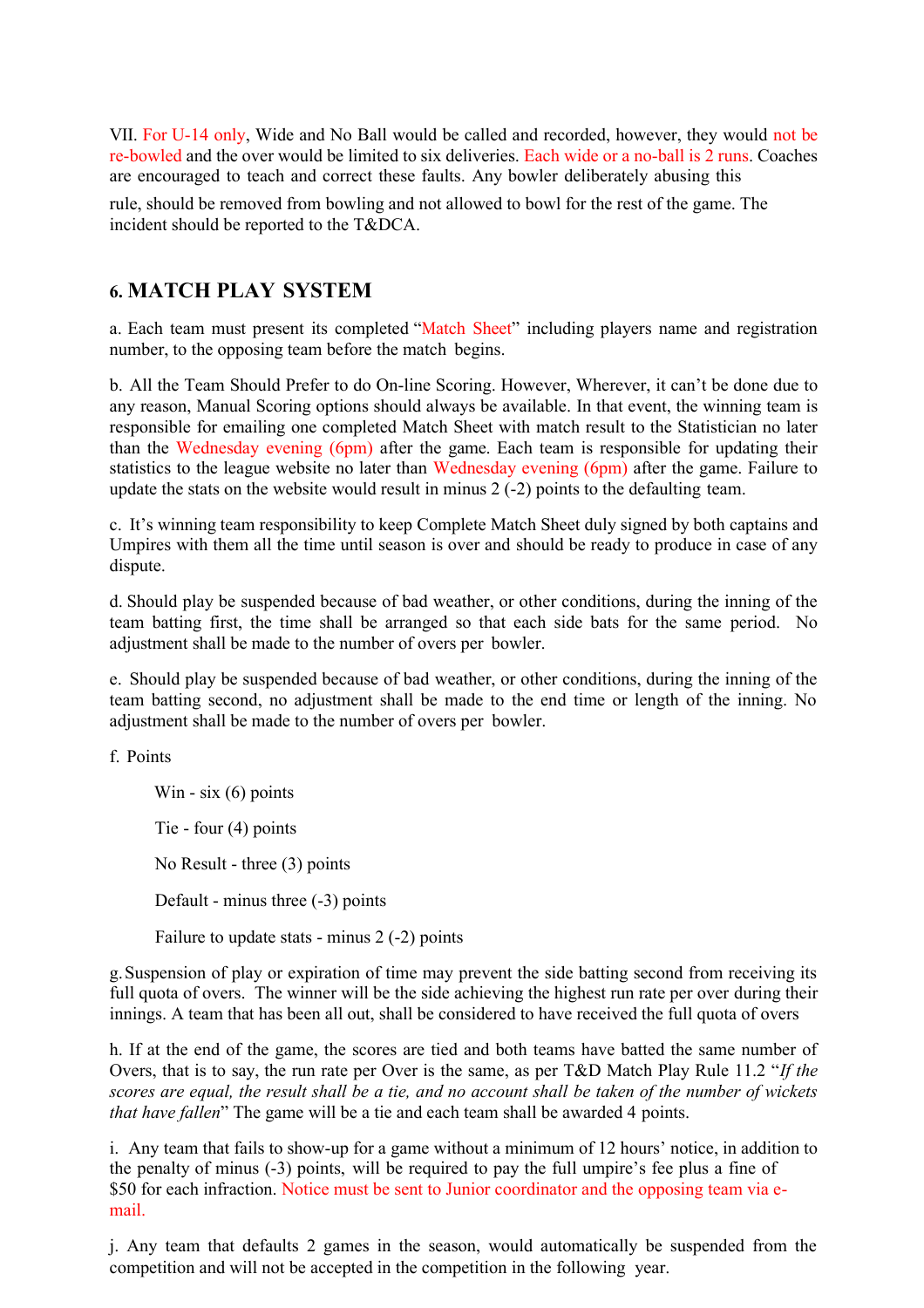k.If the game is abandoned before each team bowls eight (8) overs, the result is considered

a - No Result – each team shall be awarded three (3) points each.

 b - In the event a game is abandoned due to weather conditions, it is considered a "No Result" and will not be rescheduled.

l. Teams are not allowed to refuse to play a game unless there are legitimate concerns for the safety of its players. Any team refusing to play shall be considered to have defaulted the game.

#### **7. TOSS**

a. At 8:15am all teams must have at least 7 players dressed in cricket apparel and ready to play. The home team must have the wicket and field markings ready. If one team is ready to play at 8:15am and the second team is not, the team that is ready has the option of claiming the toss.

b. If both teams are ready, then the toss must be taken by 8:15am. If both teams are NOT ready at 8:15am then the toss must be taken at the earliest time possible.

c. If a team is not ready to start the game by 8:30am, a penalty of one Over for every full four (4) minutes delay shall be applied to the team causing the delay. **An example is as follows**:

- If Team A is late by 18 minutes, then the penalty is 4 Overs.
- If Team A bats first, they are entitled to receive 16 Overs maximum, and Team B would be entitled to 20 Overs.
- If Team A only receives 14 Overs due to the time limit, then Team B is entitled to 18 Overs.
- If Team A bats second, they are entitled to 4 Overs LESS than Team B.

d. If a team is not ready to start the game by 9:00am, that team will automatically forfeit the game and the opposing team will be declared the winner and awarded the full points.

e. The opposing team (the team NOT responsible for the delay in 8c above) through its Captain, may over-rule the automatic default rule in Section 8c and allow the game to be started after the starting time. Once the game has commenced, the decision cannot be reversed and all rules that normally applies shall be enforced.